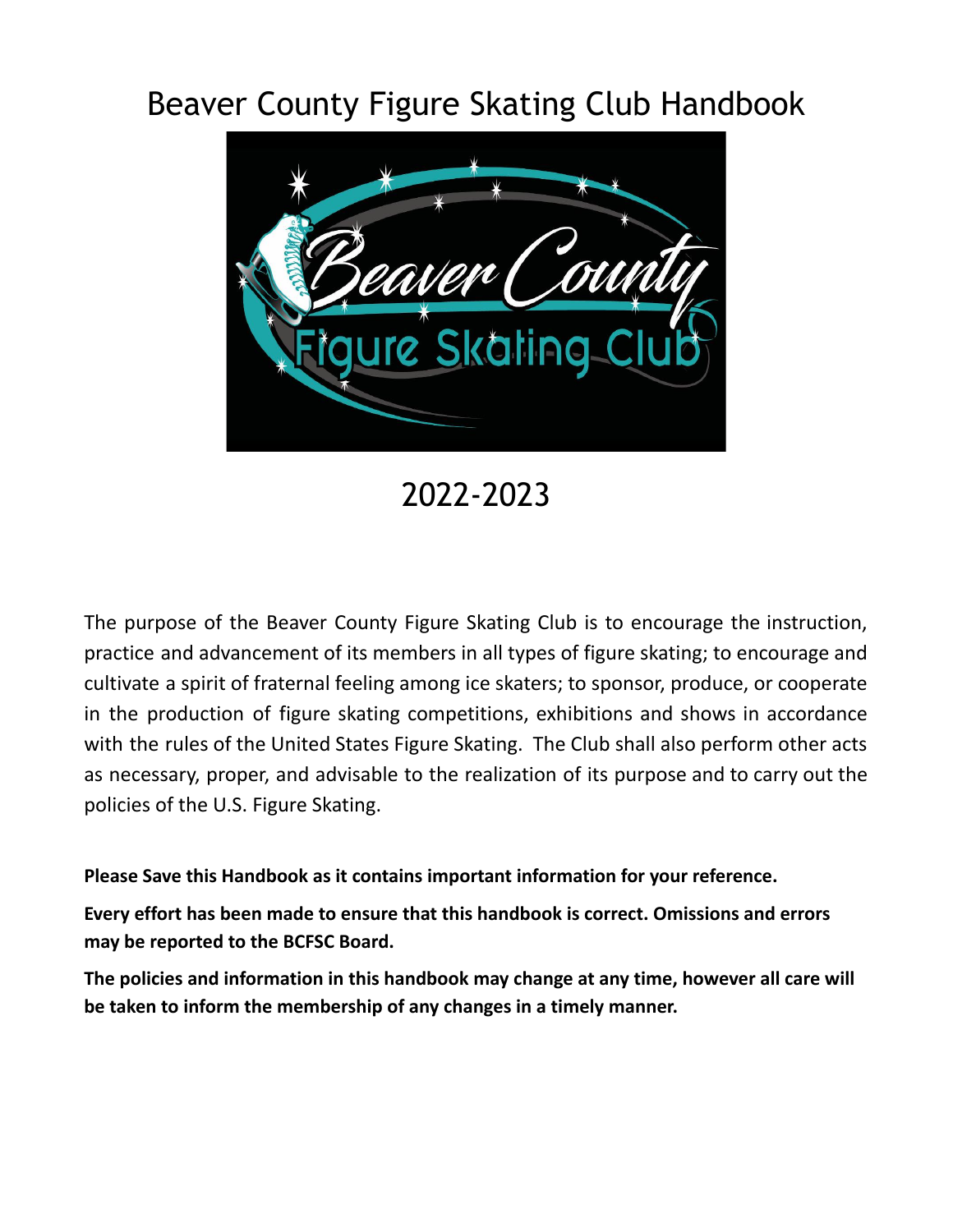# About Beaver County Figure Skating Club

The Beaver County Figure Skating Club is a non-profit [501(c)3] organization sanctioned by U.S. Figure Skating. Club Bylaws have been established to secure compliance with federal and state laws governing non-profit organizations, and to align the club operations with standards established by U.S. Figure Skating.

The power of the club is vested in its members. The Club Board of Directors is made up of volunteers elected by the membership to serve and act as Club Officers and Board Members. They represent the membership in the making of policy, establishing and updating bylaws, and filing the required state and U.S. Figure Skating reports and forms.

Board members also select Delegates to the U.S. Figure Skating Governing Council meeting each spring.

# BCFSC SafeSport Statement

The Beaver County Figure Skating Club is committed to creating a safe and positive environment for members' physical, emotional and social development and ensuring that it promotes an environment free of misconduct. Members should not attempt to evaluate the credibility or validity of misconduct allegations as a condition for reporting to appropriate law enforcement authorities. Instead, it is the responsibility of each member to immediately report suspicions or allegations to Jessica DeMaria Pentz, the club's SafeSport Compliance Chair, or safesport@usfigureskating.org. Complaints and allegations will be addressed under U.S. Figure Skating's disciplinary rules and procedures.

The Beaver County Figure Skating Club recognizes that the process for training and motivating athletes will vary with each coach and athlete, but it is nevertheless important for everyone involved in sport to support the use of motivational and training methods that avoid misconduct.

## Benefits of Membership

Joining the Beaver County Figure Skating Club is an important step in a figure skater's life as the club becomes your training home. The club environment provides inspiration, encouragement, and support for skaters of all ages. By joining the Club you will also become a member of U.S. Figure Skating or Learn to Skate USA!

Benefits the club offers to its skating members:

- Underwrites several freestyle sessions each week from September through May (helps keep the cost of ice time down)
- Hosts test sessions with judges so that skaters may advance in the sport
- Hosts an annual awards banquet to honor member's accomplishments
- Hosts ice shows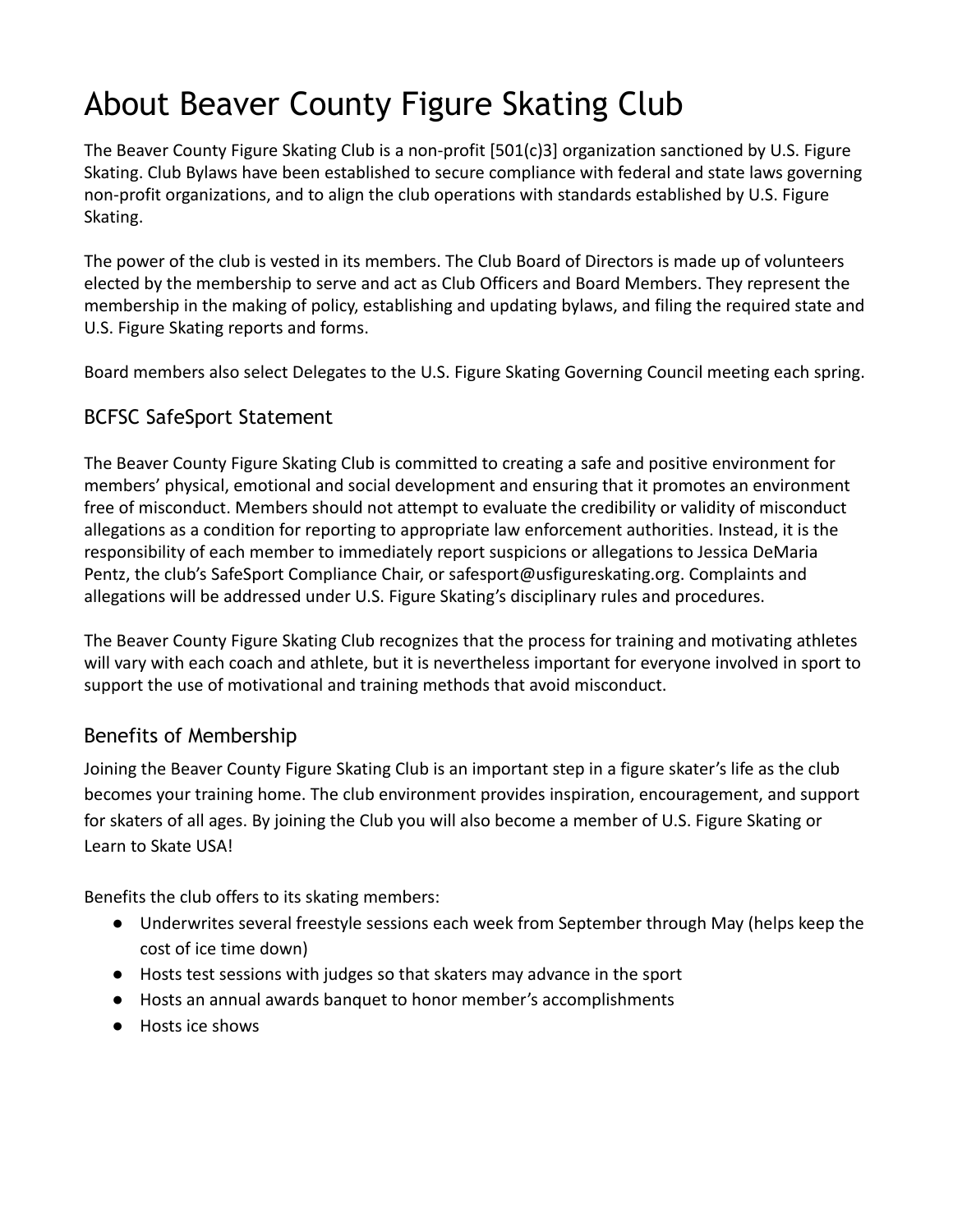Some other reasons for joining:

- More parental involvement will be a win/win for your skater.
- You will have a direct link to all the information provided by the Club Newsletter and U.S. Figure Skating.
- You will have a voice and a vote in club business at the General Membership Meeting.
- By being more involved, you are more likely to have a positive experience in the sport.
- When nominations are being sought for club board positions, you would already be a club member.
- Club will benefit from a larger membership base.

Of course, being a member of U.S. Figure Skating also means you may have the opportunity to become a member of the U.S., World, or Olympic Figure Skating Team some day!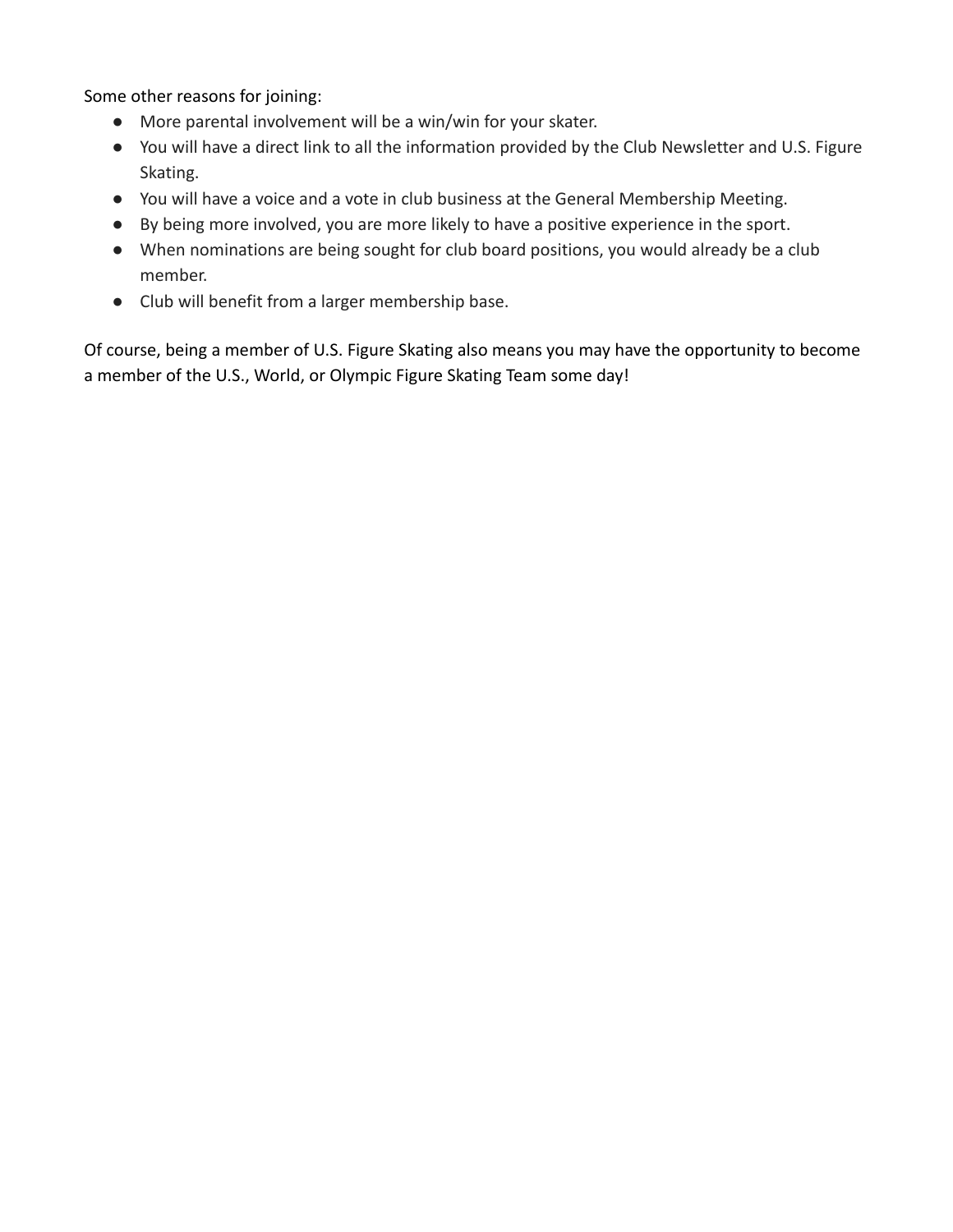## **BCFSC Memberships for July 1, 2022 – June 30, 2023**

#### **Full, Introductory and Basic Skills Members may receive the following benefits:**

- Subscription to Skating Magazine (1 per household Full and Introductory Members only)
- Receive secondary sport accident insurance
- Discount on BCFSC freestyle sessions; may purchase club ice packages (punch cards)
- Represent BCFSC at U.S. Figure Skating sanctioned events (test sessions, competitions, and shows)
- Certificates of accomplishment for passing U.S. Figure Skating proficiency tests
- Club Newsletter
- Eligible for all Club awards

#### **INTRODUCTORY MEMBER (INCLUDES 1 SOCIAL ADULT MEMBERSHIP FOR MEMBERS UNDER 18) - \$120**

- U.S. Figure Skating Membership for skating member.
- Includes a Social Adult Membership for members under 18 only. Includes U.S. Figure Skating Membership and voting privileges. Please see Social Adult Member description for more information.
- **First time member only** (BCFSC or any other U.S. Figure Skating Club)
- **Must have passed Learn to Skate USA Basic Six**

#### **FULL MEMBER (INCLUDES 1 SOCIAL ADULT MEMBERSHIP FOR MEMBERS UNDER 18) - \$180**

- U.S. Figure Skating Membership for skating member.
- Includes a Social Adult Membership for members under 18 only. Includes U.S. Figure Skating Membership and voting privileges. Please see Social Adult Member description for more information.

#### **2nd FULL (SOCIAL ADULT MEMBERSHIP OPTIONAL FOR ADDITIONAL \$60 ) - \$100**

- Must have a FULL OR INTRODUCTORY MEMBER in the same family/household to qualify.
- Does NOT include a Social Adult Membership **or** voting privileges. A Social Adult Membership may be purchased for \$60. Please see Social Adult Member description for more information.

#### **JUNIOR MEMBER - (SOCIAL ADULT MEMBERSHIP OPTIONAL FOR ADDITIONAL \$60)** - **\$50**

- Includes Learn to Skate USA Membership
- Does NOT include a Social Adult Membership **or** voting privileges. A Social Adult Membership may be purchased for \$60. Please see Social Adult Member description for more information.
- This membership is for students taking private lessons at the Basic Skills levels (Snowplow Sam through Basic 6)
- Receive a Learn to Skate USA Welcome Packet in the mail

#### **SOCIAL ADULT MEMBER - \$60**

- Includes U.S. Figure Skating Membership
- May participate on BCFSC Board of Directors or just support the organization
- May participate in all BCFSC activities as a volunteer
- **● Includes voting privileges**
- This membership is not for skaters

#### **ASSOCIATE MEMBER (DOES NOT INCLUDE US FIGURE SKATING MEMBERSHIP; NO VOTING PRIVILEGES)** - **\$75**

- Must have a current membership in another U.S. Figure Skating Club
- Discount on BCFSC freestyle sessions; may purchase club ice packages (punch cards)
- Not eligible for club awards.
- Not eligible for voting privileges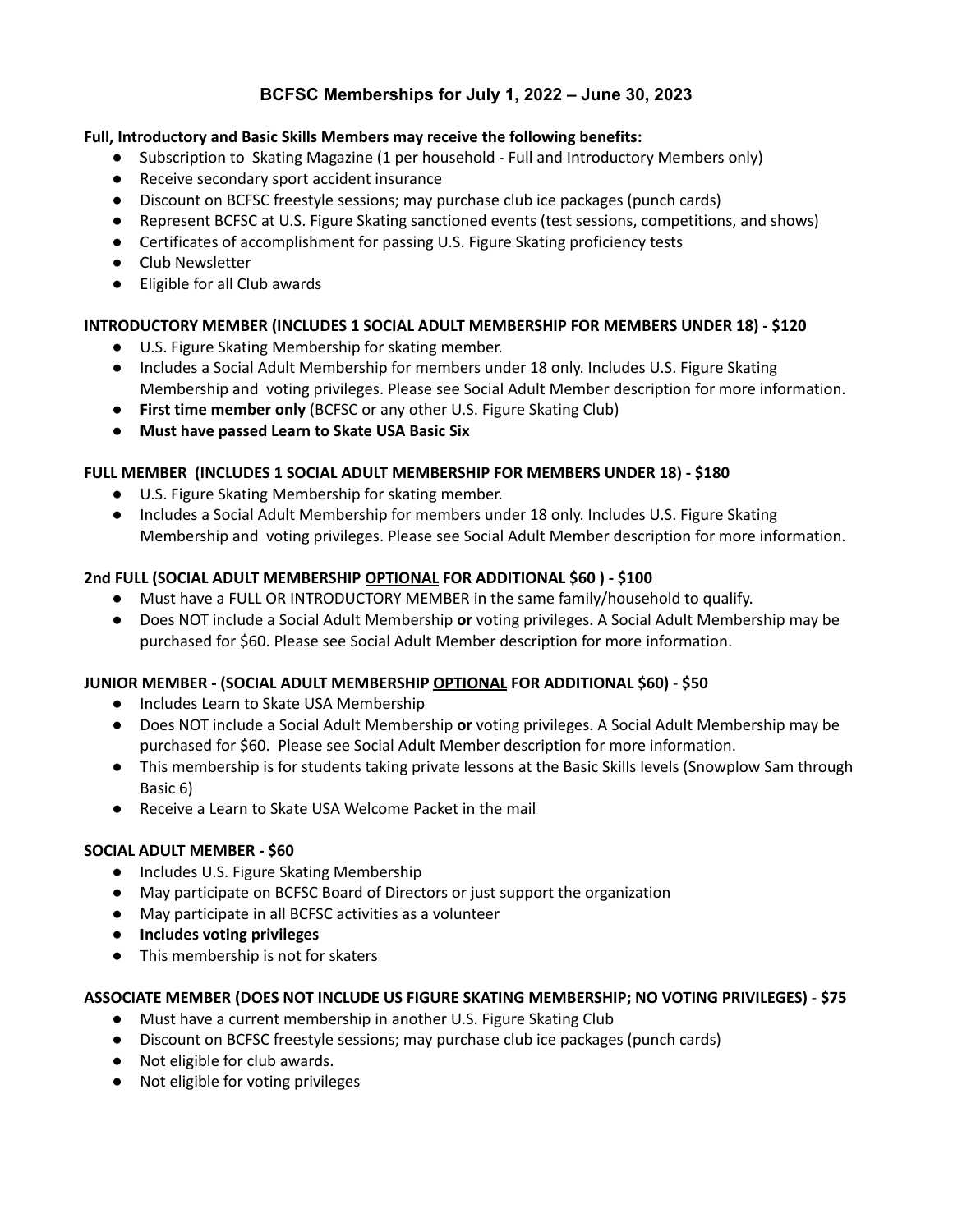#### **PROFESSIONAL MEMBER - \$70**

- Includes U.S. Figure Skating Membership
- **● Includes voting privileges**
- Must sign the BCFSC Professional Members Policy and Agreement.
- Must sign the BCFSC Coaches' Code of Ethics, Standards and Conduct from the SafeSport Handbook.
- **● Must follow all BCFSC Ice Etiquette and Safety Rules for all freestyle sessions.**

#### **COLLEGE MEMBER (DOES NOT INCLUDE SOCIAL ADULT MEMBERSHIP) - \$75**

- 4-year Full Membership for full-time college students only
- Must provide proof of eligibility
- Eligible only once in lifetime
- **● Includes voting privileges**

\* Memberships may be prorated at the discretion of the Board on a case by case basis.

\*\* VOTING PRIVILEGES - The following memberships have voting privileges at our General Membership Meeting: Social Adult Members, Full Members 18 years and over, Introductory Members 18 years and over, Professional Members, College Members.

### Change of Home Club

Should a skater wish to change their home club after their membership has been sent to the U.S. Figure Skating, a Change of Home Club Form, signed by two (2) officers, must be completed and sent to the U.S. Figure Skating. Contact the BCFSC President for the appropriate form. The President will advise the Membership Chairman of any such changes.

### Not Ready to Join the Club Yet?

THE BCFSC LEARN TO SKATE USA PROGRAM

- Register with Learn to Skate USA (\$18) and be assigned to the BCFSC Learn to Skate USA Program.
- May take private Learn to Skate USA Basic Skills Lessons (Basic Skills Curriculum) with Coach ONLY on Club Freestyle Sessions - \$8.00 per ½ hour (Basic 1-3 skaters-only permitted on the ice for the duration of the lesson time, Basic 4 (minimum age of 6yo) and up may practice for additional 30 min.)
- Must sign waiver, must follow Ice Etiquette and Safety Rules for all Freestyle Sessions when on lesson during a BCFSC Freestyle Session.
- Represent BCFSC at U.S. Figure Skating sanctioned events (competitions and shows)
- May purchase club jacket
- May participate in the Club's Learn to Skate USA *or* Aspire classes for an additional fee.
- May skate in Club shows in Learn to Skate USA group numbers at your skating level.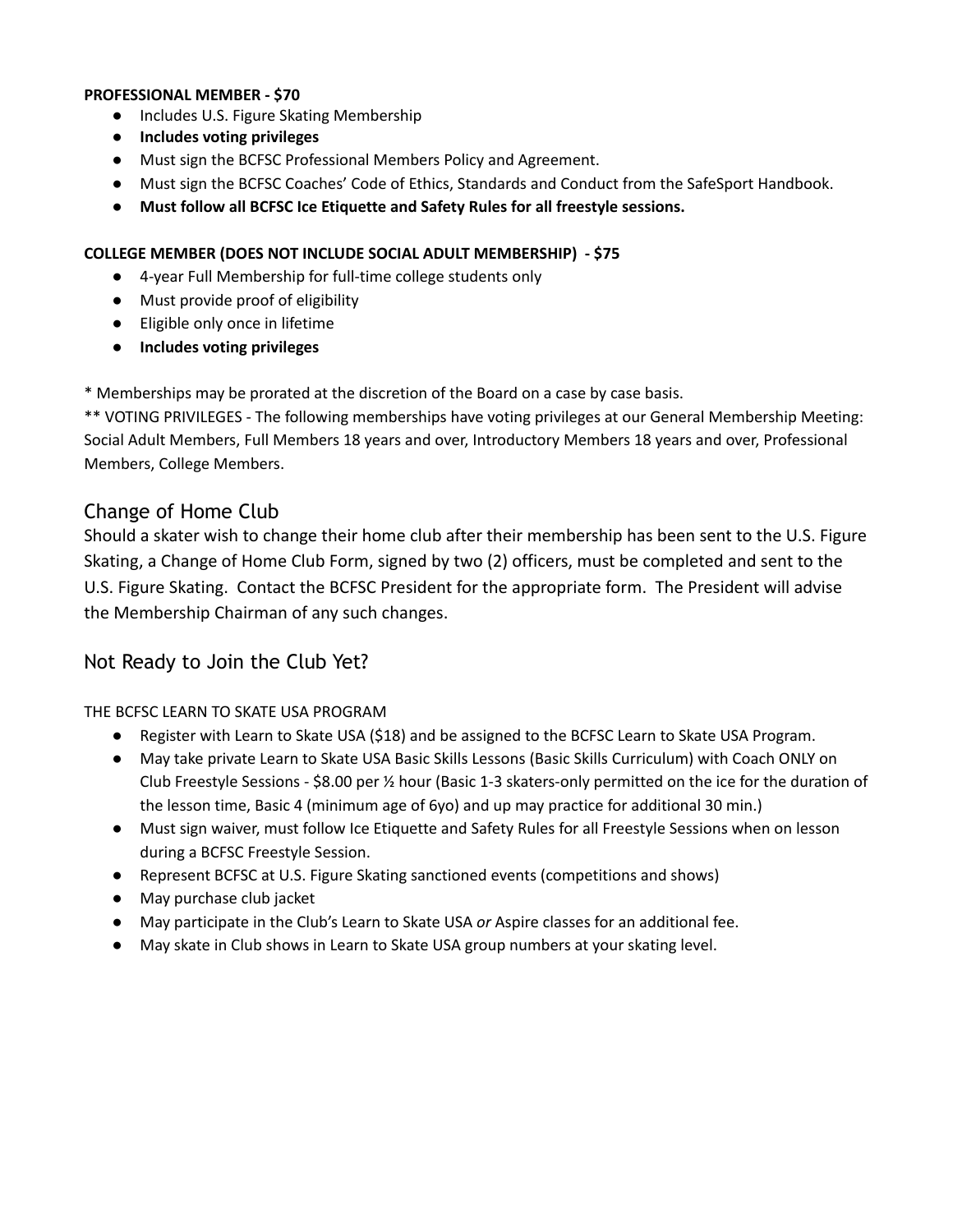# **General Information**

## SafeSport Program

U.S. Figure Skating and the Beaver County Figure Skating Club strive to provide a safe environment for its members that is free of abuse and harassment. The association will not tolerate or condone any form of harassment or abuse of any of its members, including athletes, coaches, officials, directors, employees, parents, volunteers or any other persons while they are participating in or preparing for a figure skating activity or event conducted under the auspices of U.S. Figure Skating. All forms of abuse and harassment are unacceptable and in direct conflict with U.S. Figure Skating rules.

The U.S. Figure Skating SafeSport Handbook can be found on the U.S. Figure Skating website. It includes policies and guidelines that apply to all U.S. Figure Skating members, clubs, programs and activities.

We encourage all parents to take the SafeSport training - it is free. For more information contact our SafeSport Compliance Chair, Jessica DeMaria Pentz at jessica@bcfsc.org.

## **Communications**

It is our goal to effectively communicate important information with you. Important club information will be posted on the Club's bulletin board at the Beaver County Ice Arena, sent to the email address you provided on your membership application, and the Club's website will be updated on a regular basis (www.bcfsc.org). It is your responsibility to check for that information on a regular basis. If at any time you have a question or concern, please send an email to info@bcfsc.org or speak with a Board Member.

## You Are Invited to Get Involved in the Club!

The Beaver County Figure Skating Club relies heavily upon your participation with our various activities, events and fundraisers. Your participation not only helps the club, it is good for the spirit. It's an opportunity to meet people with similar interests and to have a good time. Please support our skaters by volunteering and working towards our fundraising goals.

A fundraising requirement has been established for all Full, Introductory and Junior Club members, please see the Fundraising/Volunteer Policy and Agreement included at the end of the Handbook for the details.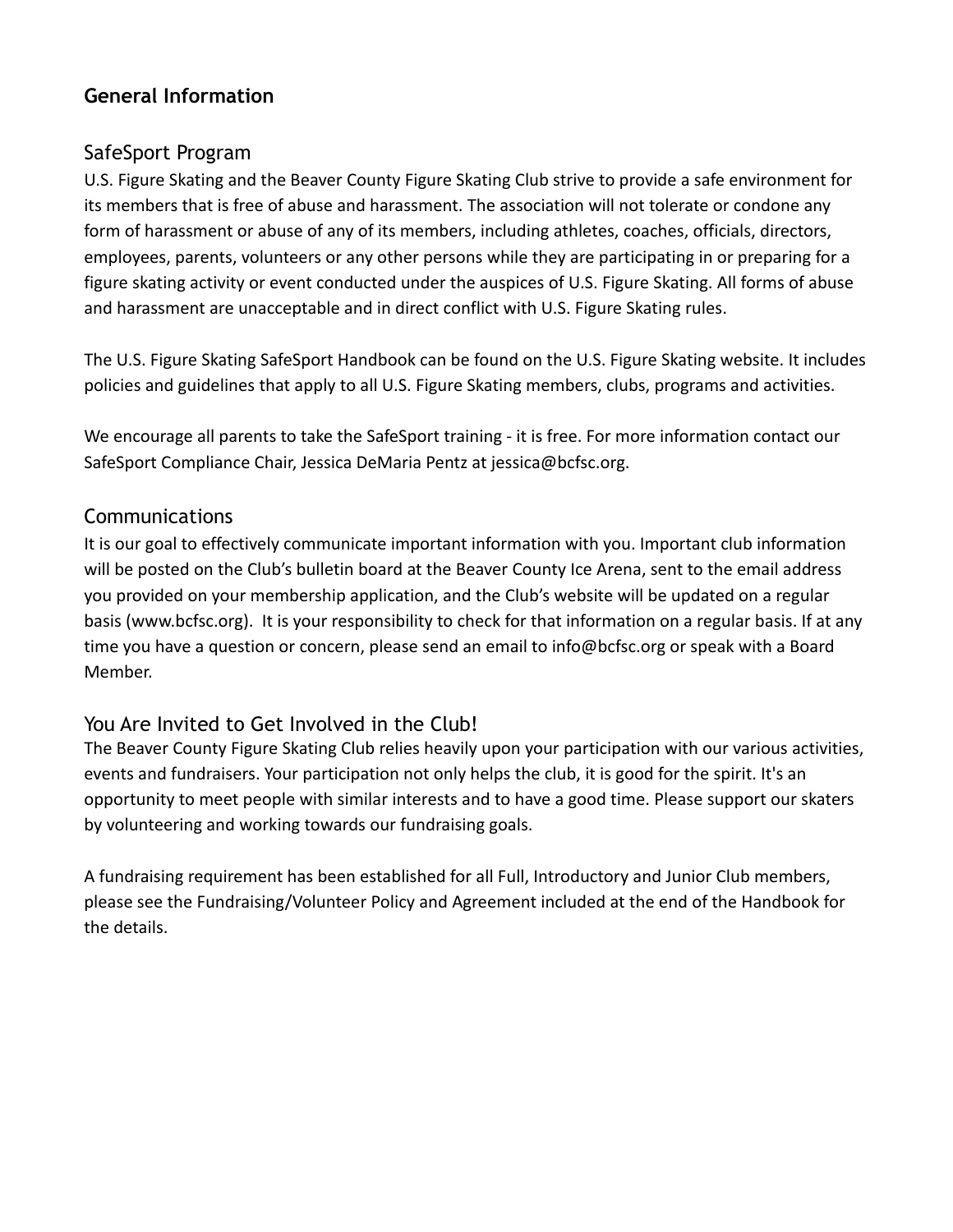# Board Officers and Members

President: Megan Laughlin, megan@bcfsc.org (2022-2024) Vice President: Trisha Blinkiewicz, tmblinkie@gmail.com (2021-2023) Secretary: Cathay Hutsky (2022-2024) Treasurer: Jeremy Stowe, jeremy@bcfsc.org (2021-2023) Board Member: Jason Blinkiewicz, jason@bcfsc.org (2021-2023) Board Member: Dawn Buczko (2021-2023) Board Member: Tara Akin (2022-2024) Board Member: Sharie Grey (2022-2024) Board Member: Joe DeMatteis (2021-2023)

## Standing Committees

Membership Chair -Jessica DeMatteis (club)/Erin Donovan(LTS) Test Chair - Jessica Pentz Nominating Chair -Stacey Spirk Learn to Skate USA Coordinator-Ariana Gnas SafeSport Compliance Chair - Jessica DeMaria Pentz

## General Membership Meetings

The Club will hold a General Membership meeting sometime between April and June of 2022. All voting members are required to attend these meetings to remain informed of the Club's activities and to have input on future activities. In the event you are unable to attend a General Membership Meeting, an absentee ballot will be provided to all qualified voting members of the Club. The ballot must then be marked, signed and returned to an Officer who will be in attendance at the meeting, prior to the start of the meeting. *Other special meetings may be called in accordance with our Club Bylaws if necessary*.

## Club Bylaws and Financial Statements

The Club Bylaws are available on the Club's website. Financial Statements may be reviewed by appointment, please submit a written request (email communication permitted) to the Board of Directors.

## Board Meetings and Minutes

Board meetings are held monthly, this year's schedule for Board Meetings will be posted on the Club's website as soon as it is available. Minutes from all meetings are also posted on the Club's website, usually within one month of the meeting.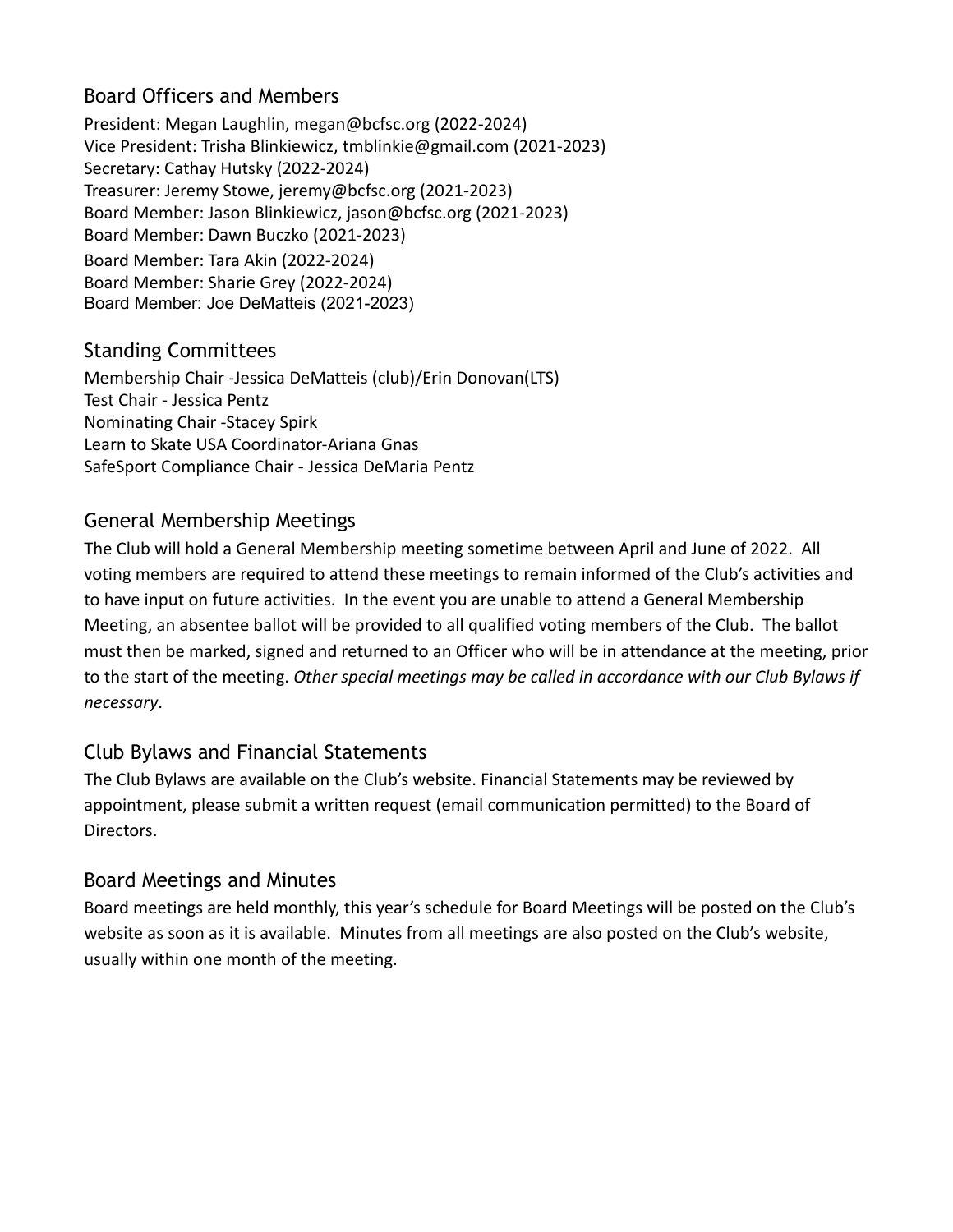# Club Awards

The Beaver County Figure Skating Club annually presents four awards to BCFSC members. (2021 was a non-traditional year therefore we detoured from the norm). All Full, Introductory, and Junior Club members who have attended competitions or have passed U.S. Figure Skating tests may qualify for these awards.

- **BCFSC Merit Award** This award is given to the member earning the highest number of points based on U.S. Figure Skating moves in the field tests and free skate tests taken, and passed, during the period of May 1, 2022- - April 30, 2023.
- **BCFSC Ice Dance Merit Award** This award is given to the member earning the highest number of points based on U.S. Figure Skating compulsory dance & free dance tests taken, and passed during the period of May 1, 2022 - April 30, 2023.
- **BCFSC Competition Award and BCFSC Learn to Skate USA Competition Award** These 2 awards are given to the members earning the highest number of points based on competition results for the period of May 1, 2022 - April 30, 2023. To be considered for these awards it is your responsibility to get copies of the results from all competitions you attend. Your results must be submitted with the application for this award. The Awards Application is included at the end of this Handbook for your convenience.

## Ice Shows

Guidelines and requirements for ice shows will be posted on the Club's bulletin board.

# Club Jackets and Gear

Campbell's Signs and Apparel, 47366 Y and O Rd, East Liverpool, OH 43920 (330)386-4768 We order as a group at least 2x during the skating season.

## Test Sessions

BCFSC schedules test sessions each year, during which club members may be evaluated by certified skating judges. The tests enable skaters to attain skill rankings, established by the U.S. Figure Skating , by demonstrating their abilities before objective judges.

Tests enable skaters to measure their skills, qualify for levels of competition, and obtain tangible rewards for their hard work and progress. With special arrangements, a BCFSC skater may also participate in test sessions sponsored by other U.S. Figure Skating clubs.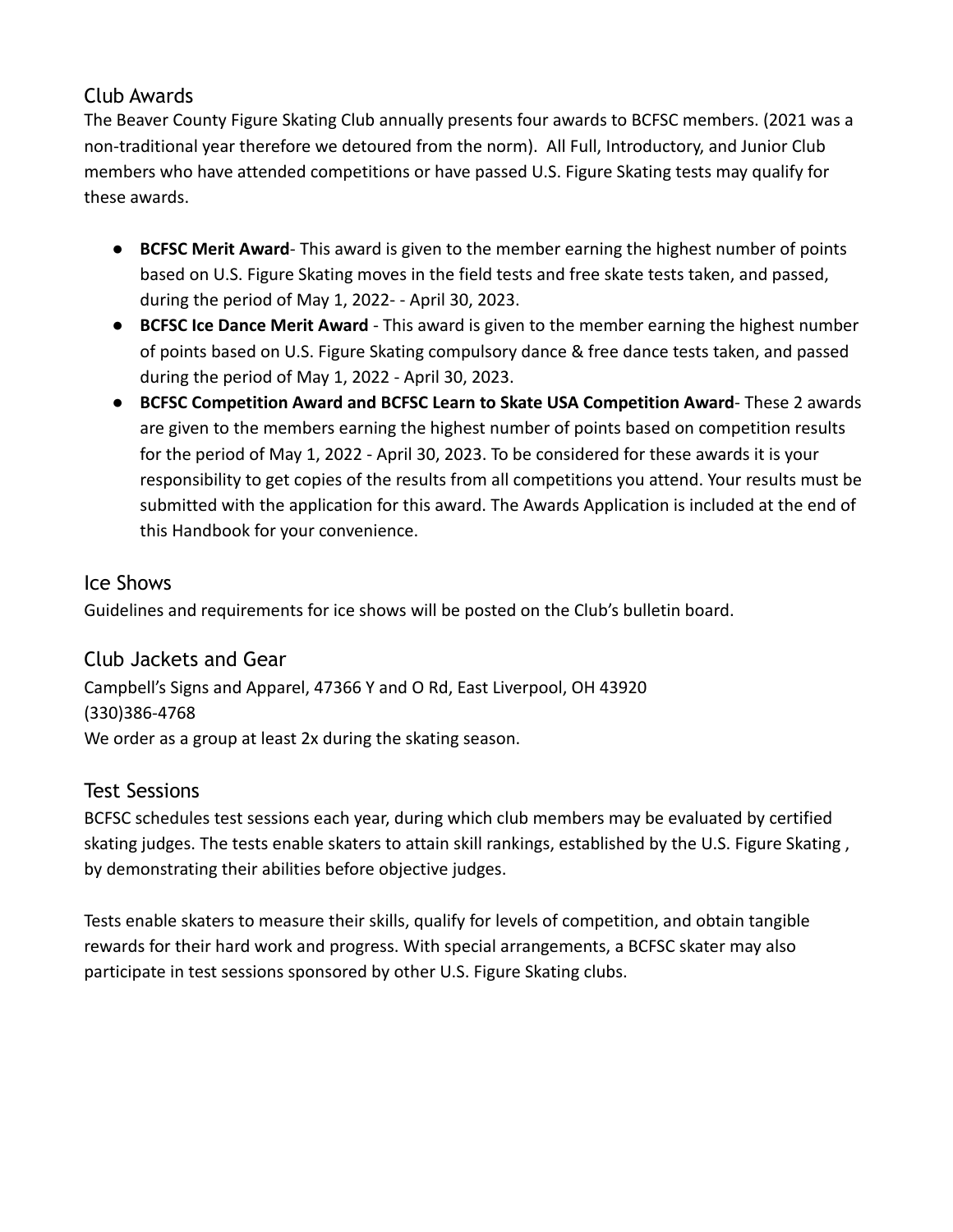# Tentative Club Calendar Outline for 2022-2023

- **● Summer Activities**
	- Midland 4th of July Parade
	- Club Picnic
	- Summer Fundraiser(s)
- **● September 2022**
	- Freestyle Sessions begin at BCIA
	- Learn to Skate USA begins
	- Aspire Class Begins
	- Club Jacket Sale
- **October 2022**
	- Champion Development Sem 10/2-10/2
	- Frankenskate
		- New Brighton Parade (TBA)
- **November 2022**
	- First Required Fundraiser
	- Test Session 11/2/2022
	- Christmas Gear Sale
	- Beaver Holiday Parade(TBA)
	- WPXI Holiday Parade(TBA)
- **December 2022**
	- Skate with Santa 12/17/2022
	- Holiday Ice Show 12/2/2022
- **● January 2023**  $\circ$
- **February 2023**
	- Second Required Fundraiser (Hoagies)
- **● March 2023**
	- **○** Spring Skating Event 3/11/2023 (theme TBA)
- **April 2023**
	- Spring Ice Show 4/28/2023
	- Test Session 4/5/2022
- **May 2023**
	- Annual Awards Banquet
	- General Membership Meeting

# Ice Time - Club Freestyle Sessions

A freestyle session is ice time designated for figure skaters who wish to practice their jumps, spins, moves in the field and competition/test programs. Up to 25 skaters are allowed on each session. Private skating instruction is also given during freestyle sessions.

- **● There are two types of freestyle sessions:**
- Club sponsored (Underwritten by the Club)
- Ice Arena sponsored (includes Open Ice and Freestyle)

# Beaver County Figure Skating Club Sponsored Freestyle Sessions (POSSIBLE PENDING CHANGES DUE CONTRACT NEGOTIATIONS)

- **● Typical Session Times (this season is subject to change)**
	- **Saturday:** 12:30pm-2:30pm
	- **Tuesday:** 3:45pm-5:45pm
	- **Thursday:** 4:30pm-5:30pm
- **● Cost**
	- \$6.00 per ½ hour (\$8.00 for non-members). Ice may be purchased in 15 minute increments.
	- Club members may use a reloadable club ice card.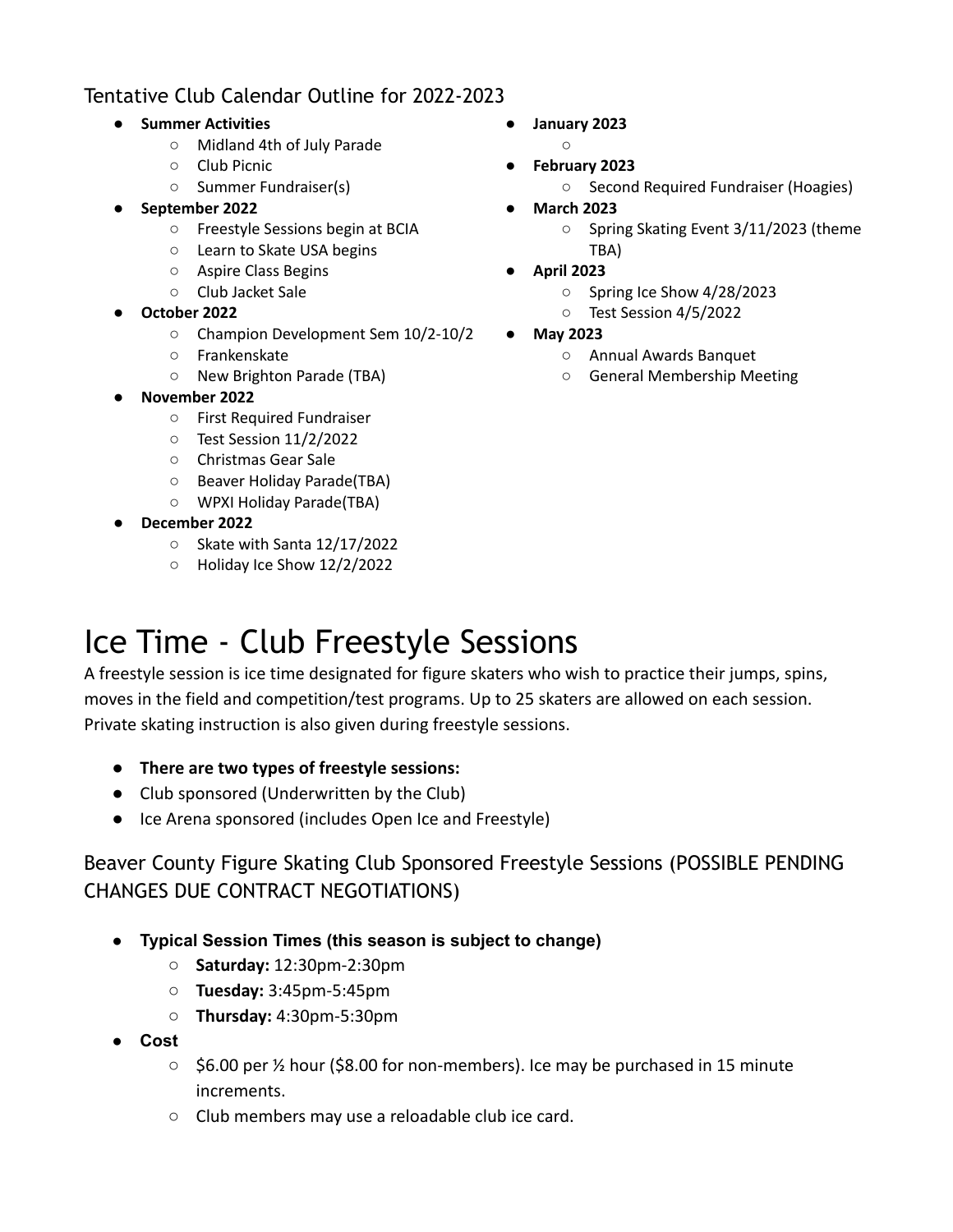- **Members must pay for ice PRIOR to skating AND sign in for their allotted time.**
- **● Also available:**
	- Learn to Skate USA Basic Skills or Hockey Curriculum Lessons, Hockey 1 through Hockey 4 Levels ONLY - Private Hockey Skating Lessons with Coach ONLY- \$8.00 per ½ hour (Skater is only permitted on the ice for the duration of the lesson time. No sticks or pucks.)
	- Must sign waiver, must follow Ice Etiquette and Safety Rules for all Freestyle Sessions.

Beaver County Ice Arena Freestyle and Open Sessions

○ For information on times and cost, pick up an ice arena schedule in the lobby or visit them on Facebook.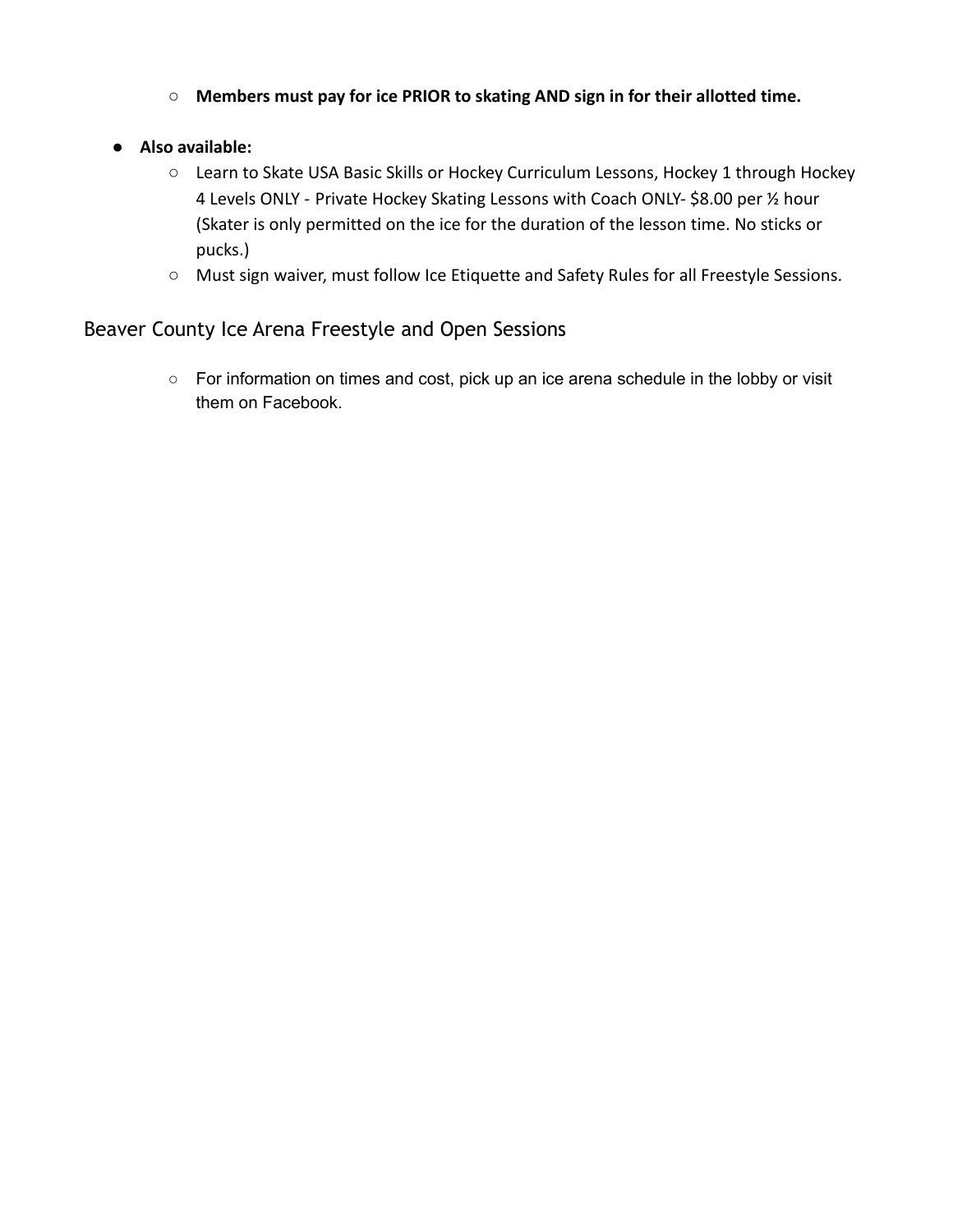# **Ice Etiquette and Safety Rules for All Freestyle Sessions**

It is important that these basic rules are observed by all skaters, coaches and parents for safety, and to ensure that everyone can make effective use of their ice time. It is important for everyone's safety that all skaters and coaches stay aware of other skaters on the ice.

- If you are a less experienced skater, please be extra careful to stay aware of other skaters and plan ahead to avoid crossing paths or collision.
- If you are an experienced skater, please be patient with the less experienced skaters. Remember – you were new to freestyle sessions at one time, too.
- Please be understanding if someone gets in your way.
- It is essential to respect other skaters.
- Strive to avoid collisions!
- Keep moving while on the ice, as it is dangerous for you and other skaters to stand still during a session. It is especially important not to stand in the middle of the ice or any of the jumping corners.
- Private lessons are restricted to ONE skater or ONE dance or pair team per lesson on all freestyle.

## **Prohibited Behavior**

- Freestyle sessions are meant for skating training; so playing or socializing is not permitted on the ice during freestyle sessions. Please take these activities off the ice.
- Kicking, digging holes, scraping or stomping the ice with your blades and kicking the boards are prohibited.
- Being verbally abusive to other skaters or coaches is prohibited.
- Deliberately challenging, scaring or intentionally blocking another skater is prohibited.
- Laying or sitting on the ice is prohibited.
- Videotaping anyone other than your own skater is strictly prohibited. This applies to skaters, coaches and parents.
- The hockey boxes and scorekeeper box are for coaches and skaters ONLY. Parents may observe from the bleachers.
- Parents/Spectators may NOT stand in the door ways.

## **"On Program" and "In Lesson" Get Priority**

- A skater doing their program to music has the right of way. All coaches and skaters must yield to skaters doing their program.
- All skaters must wear the sash/ribbon when on program.
- Skaters taking lessons have the right of way over general skaters in the session.
- Skaters on the harness also have the right away. Please be careful of the harness area.
- The harness should never be used during crowded sessions.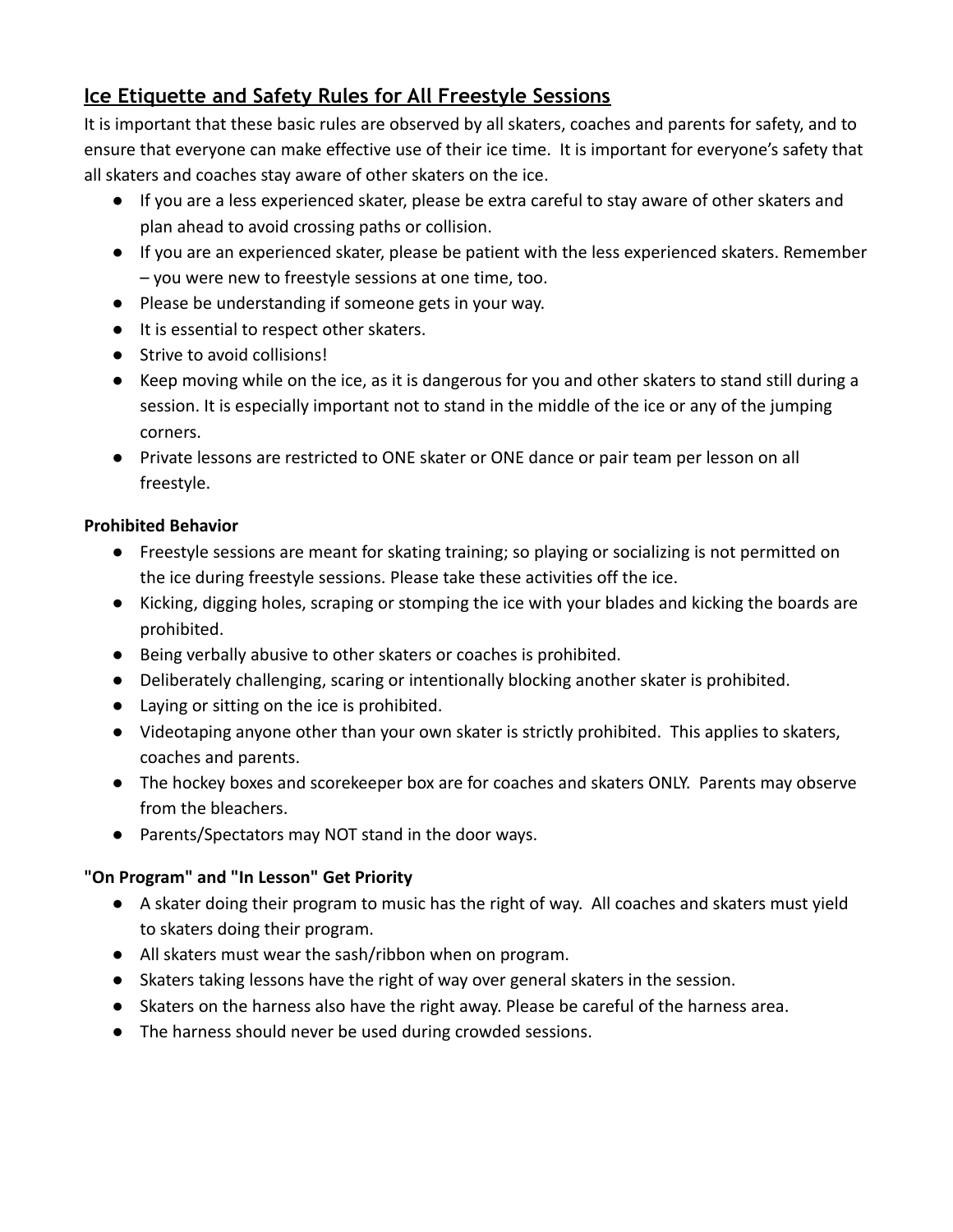#### **Singles Moves**

When you are practicing elements like camel spins, back spirals and jumps, recognize that once you've started the element it will be hard for you to see those around you. Take a good look at your expected path before you start the element, and abort it if it looks like you could cause a problem.

#### **Pairs Skaters / Ice Dancers**

Be aware that two skaters moving together take up more room than one, and generally can't react as quickly as a single skater. If they are doing a lift, be aware that once a lift is started, getting into the path of the lift is very dangerous for both you and them.

### **Falls and Injuries**

If you should fall, get up quickly. Remember that the other skaters will have a much harder time seeing you when you are down on the ice. Don't stay there any longer than you have to.

If you see someone who has fallen and may be injured, **do not move them**. If you suspect that someone is **seriously hurt, have someone stand next to them and call for a qualified adult to come and help them.**

#### **Music**

- Skaters/Coaches will sign up for program music rotation at each freestyle session. This will be done on the honor system, with the responsibility left to the skaters and coaches. *Music will still be played on a first come first served basis and the list will be followed to determine the priority*.
- Coaches may play music of the student on lesson ahead of other skaters. Everyone should appreciate this policy when they are in a lesson enjoying this privilege and graciously accept this policy when they are the ones being asked to wait in line.
- Please do not stop and restart your music if another CD is waiting in line.
- Please handle the music equipment and everyone's CDs with extreme care.
- Please wear ribbon while performing your program so all skaters can easily identify you.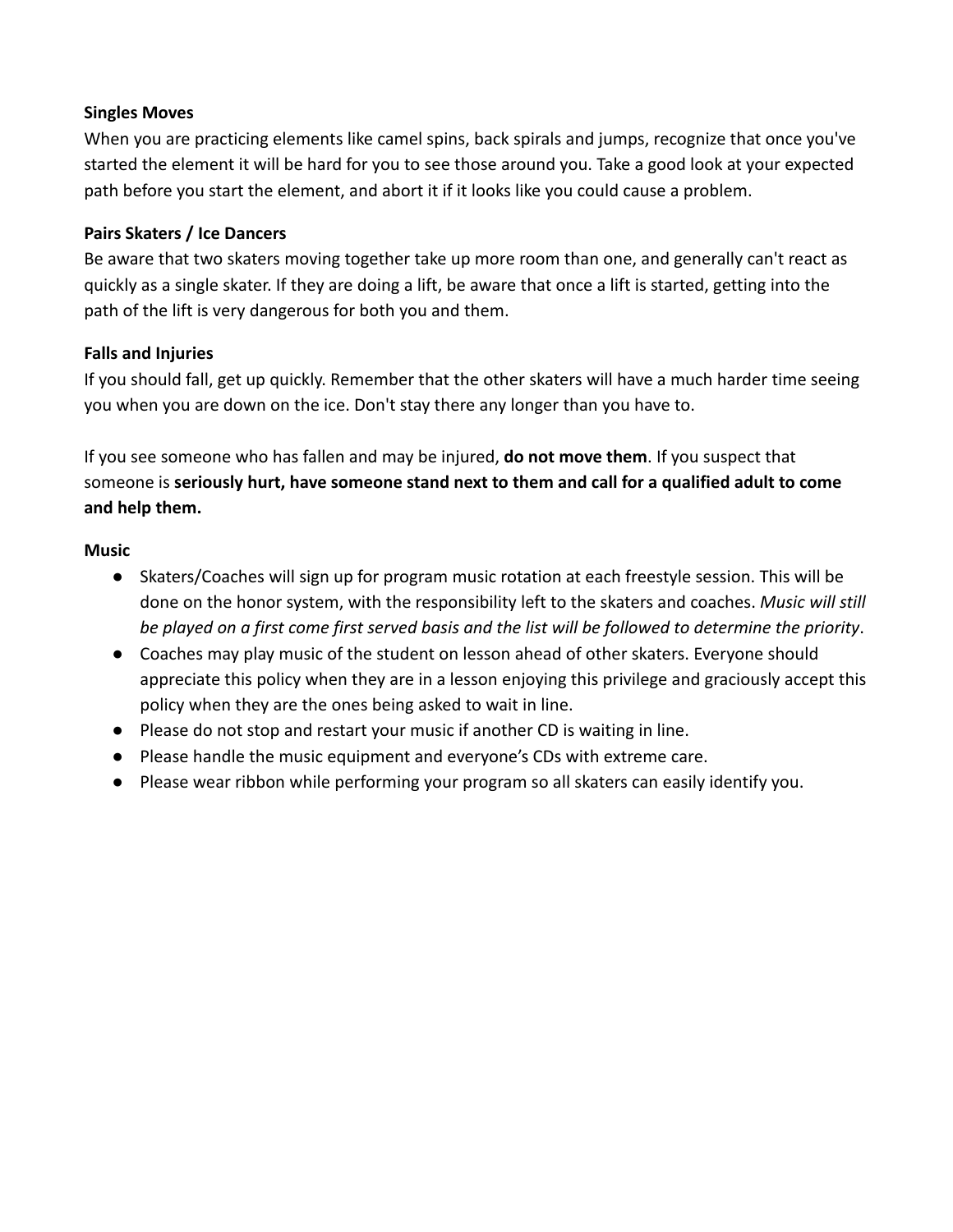## **FUNDRAISING/VOLUNTEER POLICY & AGREEMENT**

(FULL, INTRODUCTORY AND JUNIOR MEMBERS)

In order for the BCFSC to offer services and events to its members *(test sessions, competitions, ice shows, skating sessions, banquets etc.)*, we rely on the willingness of the membership to provide the necessary volunteer power and funding required for the implementation of these services and events. Everyone in the Club should be willing to help and their participation is welcomed and appreciated. Without the necessary volunteers and funding help, we cannot continue providing the same level of services we have in the past.

BCFSC FULL, JUNIOR AND INTRODUCTORY MEMBERS are required to participate in ALL mandatory fundraisers (*usually two (2) fundraisers per year*). ASSOCIATE MEMBERS are not required to participate, however may do so at their own discretion.

- A family having more than one member of the club may fundraise as a family unit.
- An option to "buy out" of each fundraising activity will be available and made known with a required due date for the "buy out" at the start of each fundraising activity.
- Any MEMBER who does not participate fully in a mandatory fundraiser will be assessed the total "buyout" amount for that fundraiser.
- Any MEMBER who does not fully meet the requirements of a fundraising activity will be considered in arrears according to the Club's Bylaws and subject to the actions required under the Bylaws.
- BCFSC FULL, INTRODUCTORY AND JUNIOR MEMBERS will be required to volunteer a minimum of six (6) hours per family unit, at BCFSC events or programs, to be completed by the end of April for the membership year. ASSOCIATE MEMBERS are not required to participate, however they may do so at their own discretion. Beaver County Figure Skating Club events include but are not limited to: serving on a committee, Learn to Skate Program, Test Sessions, BCFSC Competition, Holiday Ice Show, Spring Ice Show, freestyle ice monitor (music and book), Frankenskate, Skate with Santa, Spring Skate.
- A \$25 volunteer deposit will be collected at the start of the season and will be returned at the conclusion of the season if the 6 hour minimum has been met.

**Arrears:** Arrears shall be defined as a failure to pay on or before the due date. A member with indebtedness shall not be permitted to vote, hold office, skate on any Club-sponsored freestyle session, compete at competitions or take any U.S. Figure Skating test until such time as the indebtedness is corrected. The Board of Directors may drop a delinquent member from the Club roster for indebtedness as outlined in the Club's Bylaws.

I have read the Beaver County Figure Skating Club's Fundraising/Volunteer Policy & Agreement and understand that I am required to:

- Participate in ALL fundraising according to terms indicated.
- Required to volunteer a minimum of six (6) HOURS of my time to support the Club and my skating member.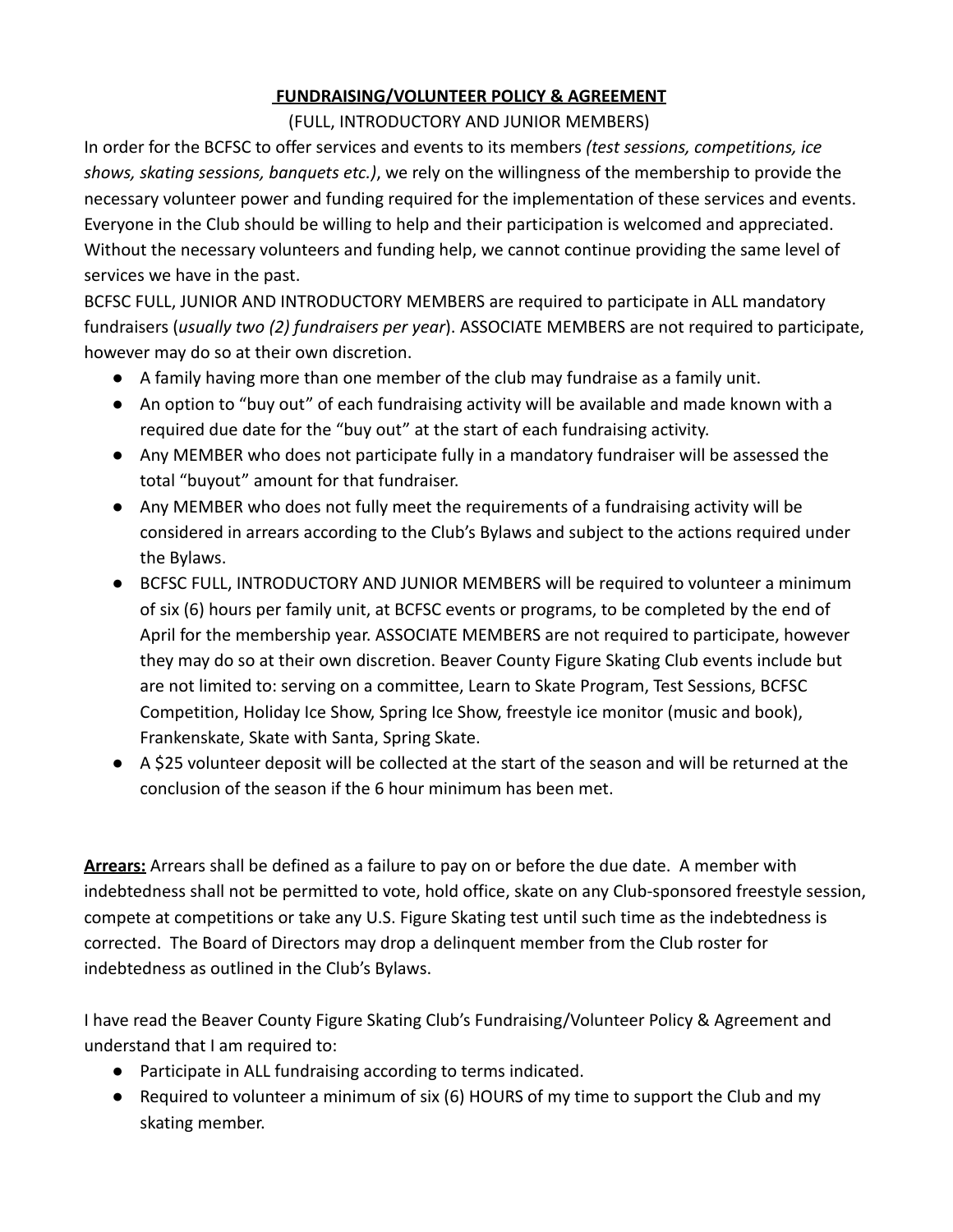#### **U.S. FIGURE SKATING PARENT CODE OF CONDUCT**

The Beaver County Figure Skating Club is committed to creating a safe and positive environment for members' physical, emotional and social development and ensuring that it promotes an environment free of misconduct.

The following code of conduct applies to all participants in activities hosted, supported, sponsored or engaged in by U.S. Figure Skating and BCFSC including but not limited to competitions, exhibitions, training camps and local rink activities.

I recognize that my participation or my child's in all the activities associated with U.S. Figure Skating and BCFSC is an honor and privilege that carries certain responsibilities. I agree to fully abide by the rules and guidelines set forth by U.S. Figure Skating or its properly designated agents.

#### **By signing below I hereby agree that:**

1. I will encourage good sportsmanship by my actions, demonstrating positive support for all skaters, coaches, and officials at every practice, competition and test session.

2. I will place the emotional and physical well-being of my child and others ahead of my desire to win.

3. I will encourage my child to skate in a safe and healthy environment by maintaining a respectful and courteous attitude to others.

4. I will promptly inform my child's coach of any physical/mental disability or challenge affecting my child that may affect the safety of my child or others.

5. I will teach my child that doing his/her best is more important than winning.

6. I will not ridicule, bully, blame, or yell at my child or other skaters, coaches, officials or volunteers in response to a poor performance or for any other reason.

7. I will do my best to make skating fun at all times and will remember that my child participates in sports for his/her own enjoyment and satisfaction.

8. I will teach my child to treat other skaters, coaches, fans, volunteers, officials, and rink staff with respect, regardless of race, creed, color, sexual orientation or ability. I will also take action and report any acts of bullying, harassment or abuse to the appropriate authorities.

9. I will applaud any effort in both victory and defeat emphasizing positive accomplishments and learning from mistakes.

10. I will teach my child to resolve conflicts calmly and peacefully without resorting to hostility or violence.

11. I will be a positive role model for my child and others.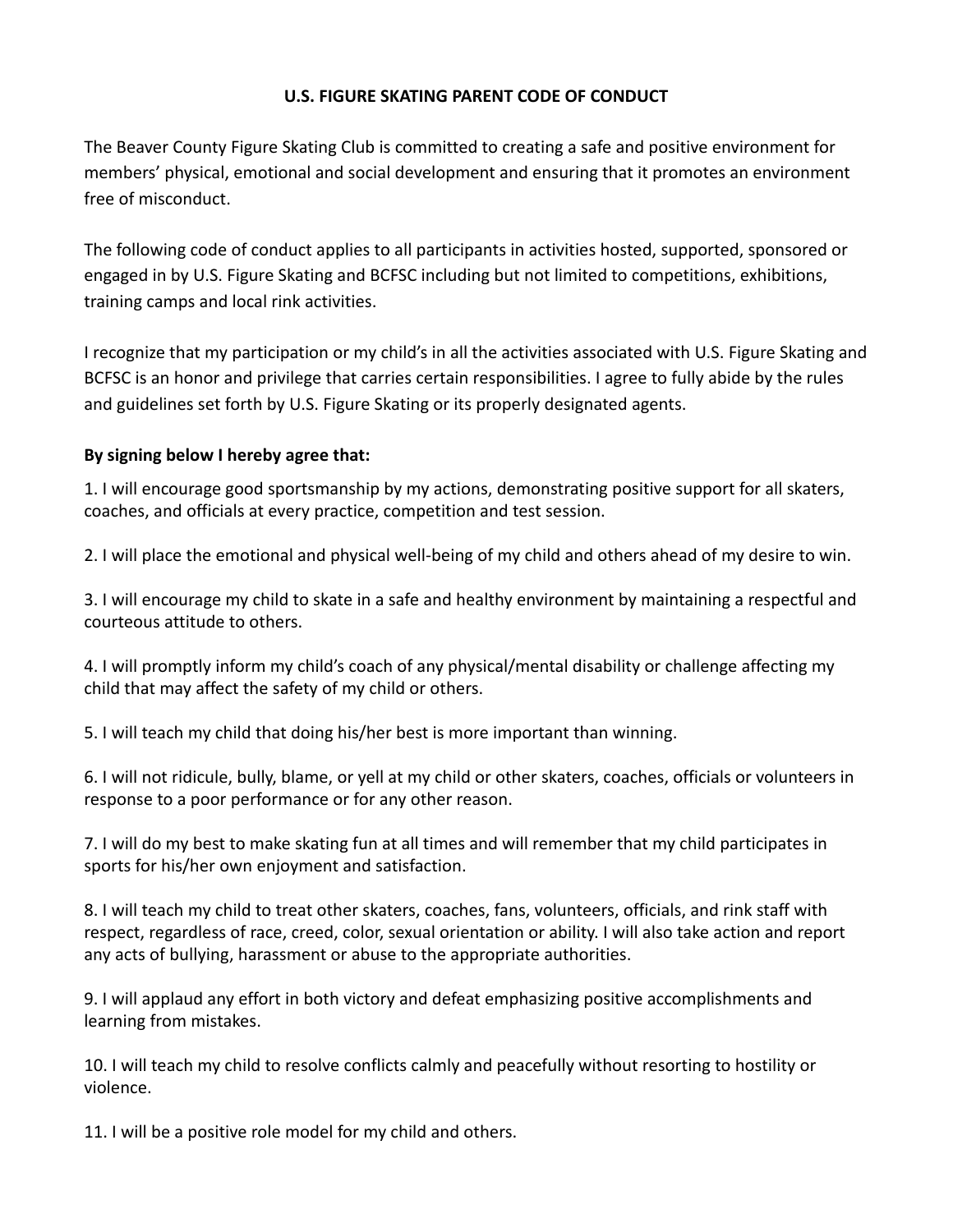12. I will demand a figure skating environment for my child that is free of drug or alcohol abuse and agree that I will not use or provide to a third-party any illegal drug prohibited by applicable federal, state, or municipal law.

13. I will not assist or condone any athlete's use of a banned substance as described by the International Olympic Committee, International Skating Union, United States Olympic Committee, or U.S. Figure Skating, or, in case of athletes, to use such drugs or refuse to submit to properly conducted drug tests administered by one of these organizations.

14. I will expect my child's coach to be in compliance with all requirements of U.S. Figure Skating and the Professional Skaters Association, to continue their education and training through programs offered by U.S. Figure Skating, the Professional Skaters Association and other accredited organizations.

15. I will respect my child's coach and refrain from "sideline" coaching my child or other skaters.

16. I will respect the decisions of officials, their authority and decisions during competitions and test sessions and teach my child to do the same.

17. I will show appreciation and recognize the importance of volunteers and club officials. I will fulfill my responsibility to help my club with membership, special projects, competitions and test sessions.

18. I agree to report to the appropriate entity/ party any SafeSport or Code of Conduct violations that I observe.

19. I will become familiar with the rules of the U.S. Figure Skating and teach my child accordingly.

20. I will support and respect all skaters and their right to participate.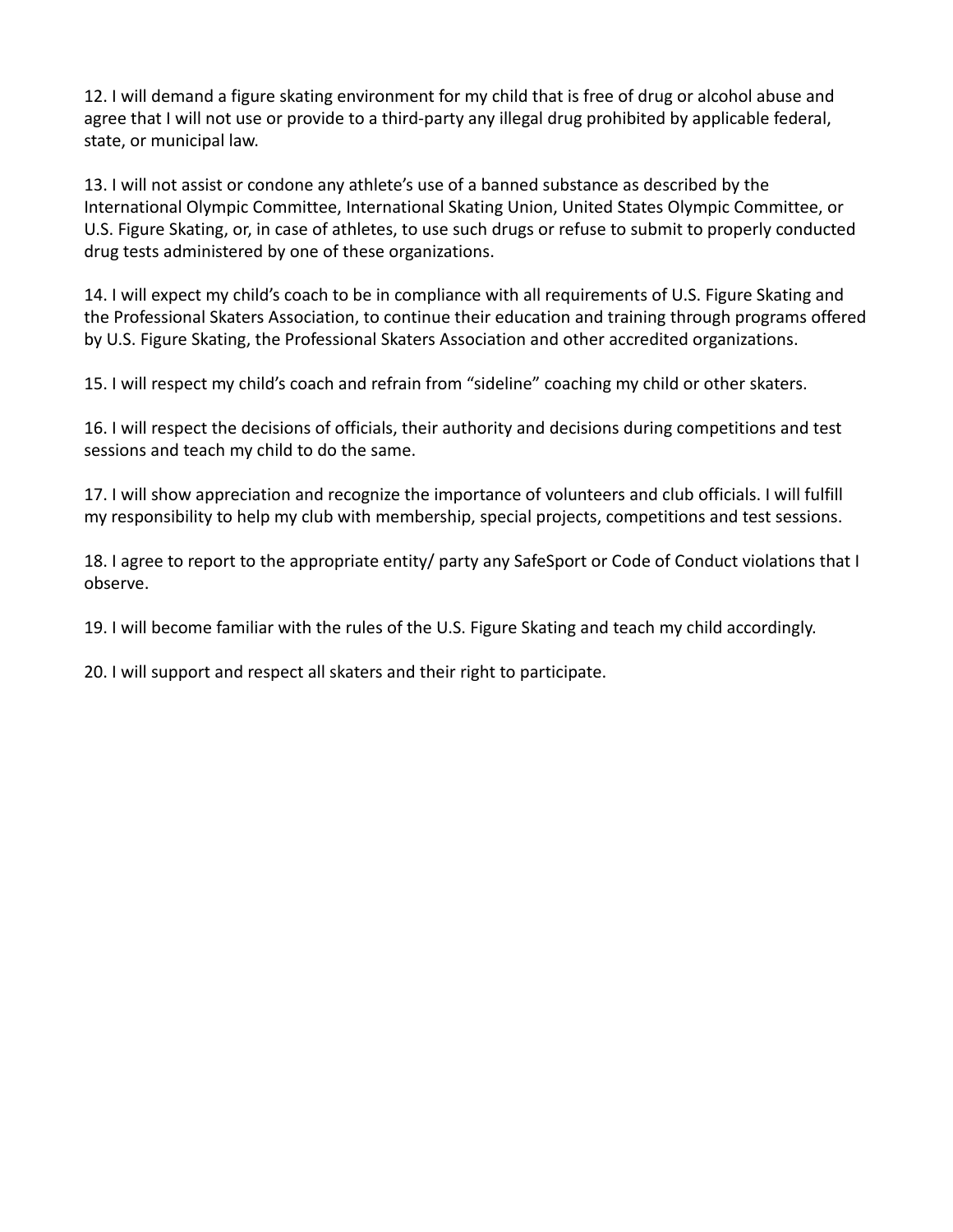#### **SKATER CODE OF CONDUCT**

As a member of our club, all skaters must adhere to this Code of Conduct at all times.

**General Guidelines**: The Beaver County Figure Skating Club is committed to creating a safe and positive environment for members' physical, emotional and social development and ensuring that it promotes an environment free of misconduct. This Skater Code of Conduct has been established to ensure the safety of all members using our ice to ensure quality practice time for all home club, associate, non-members and guests who purchase ice from the club and who participate in all club-related activities.

- 1. All skaters, regardless of whether they hold home club, associate, non-member or guest status must follow and uphold the tenets in this Skater Code of Conduct regarding behavior on and off the ice. All club members are expected to exhibit good sportsmanship and be courteous toward their fellow skaters, coaches, parents of skaters, U.S. Figure Skating officials and guests.
- 2. Our club is committed to promoting a positive and friendly environment for all skaters. Remember 'The Golden Rule' —treat other people like you want to be treated—with respect.

**General Ice Etiquette and Safety**: Listed below are the **most important** of the etiquette and safety rules. Please review the **handbook or website** for more specific rules regarding all freestyle sessions.

- 1. While in lesson or practice, it is the skater's responsibility to always be conscientious and aware of other skaters around them.
- 2. Skaters must skate with the flow of other skaters and familiarize themselves with the most commonly used areas for jumps and spins.
- 3. The only time a skater has the SOLE right of way is when they are skating their program to music. When you hear another member's music, please extend that person the courtesy and move out of their path momentarily. This only takes a moment and you will enjoy the same courtesy while you are performing your program.
- 4. Skaters on lesson have priority for music.
- 5. Advanced skaters are expected to exhibit patience toward beginner members of the club. Remember, you were an inexperienced skater once, and it takes time for our future generation to advance to the point where they are completely comfortable skating with all levels of skaters.

**Unsafe or Discourteous Behavior of any kind will not be tolerated.**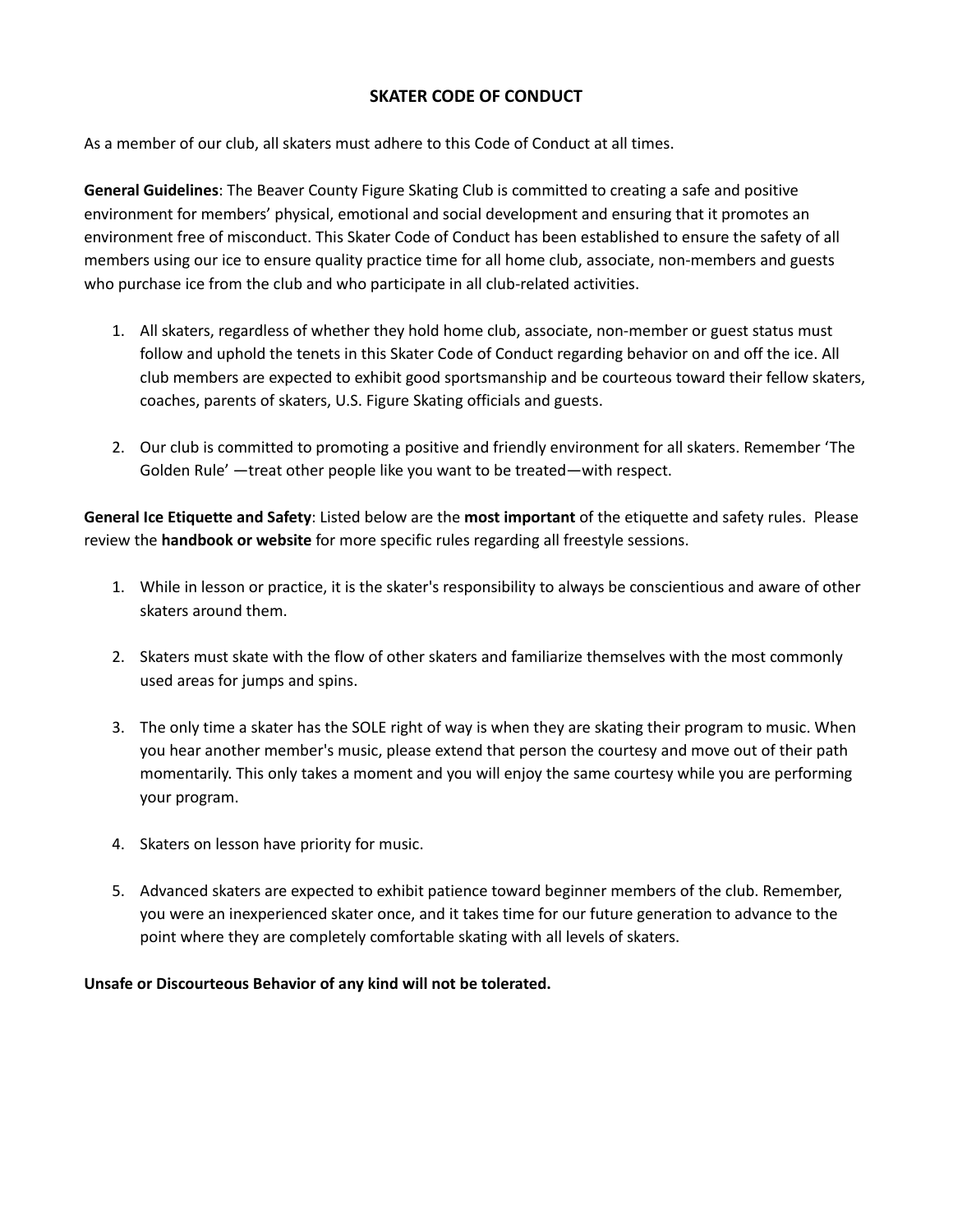# Violations of Codes of Conduct

**Violations and how they will be addressed**: The violation of any provision of this Code will be addressed at the time it occurs by a member of the club board of directors following the procedures outlined in the conflict resolution process.

**First offense**: Club members will be addressed verbally (in private) regarding the violation.

**Second offense**: The member will be removed from the activity and given a written warning. A face-to-face meeting with the member and, if a minor, the member's parent or legal guardian will be conducted.

**Repeated offenses**: Repeat offenses will be taken very seriously by the club board of directors. Discipline may include loss of club privileges for extended periods, and/ or revocation of club membership.

In the case of egregious offenses, Club leadership is required to make a report to U.S. Figure Skating SafeSport, local law enforcement and/or child protective services.